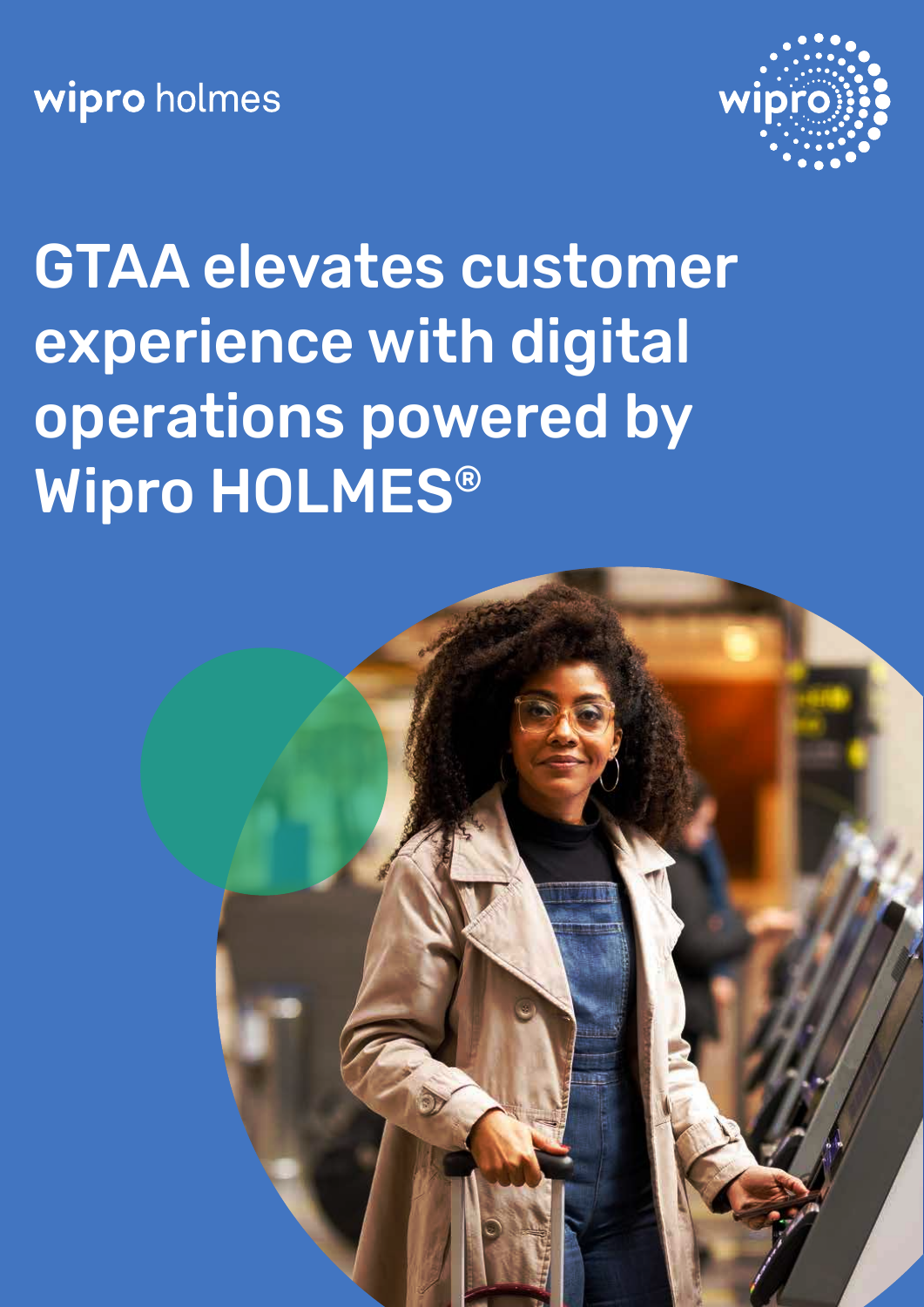**Wipro's artificial intelligence (AI) and automation solution powered by Wipro HOLMES® enhances core operations and delivers exceptional passenger experience at the Toronto Pearson International Airport**

### **Client Background**

**Client name:** Greater Toronto Airports Authority (GTAA)

**Industry type:** Airport Operator

**Areas of Operation:** 180+ global destinations including 60+ American cities

**Key Products & Services:** International passenger traffic, air cargo, freighter service

49.5 million passengers served, 473,000 flight operations and 557,400 metric tonnes of cargo operations managed in 2018.

The airport, the second largest employment zone in Canada, facilitates 50,000 jobs.

**Number of Customers:** 30+ airlines and 49.5 million annual passengers

### **The Challenge**

GTAA had a disparate array of IT and airport systems managed by multiple stakeholders. Frequent disruptions in IT services adversely impacted passenger experience, airport, airline, government agencies, and concessionaire operations.

Airports are rated based on passenger experience across various touch points at the airport terminal. An efficient and well-connected IT system enables efficient airport operations at every step of the passenger journey – from check-ins using kiosks/check-in counters, baggage check-in, and complimentary Wi-Fi for passengers at the airport to retail and F&B services and smoother boarding processes supported by the airline system. GTAA was looking to enhance their business capabilities by leveraging information technology to achieve their vision of becoming the best airport in the world. GTAA entered into a long-term strategic partnership with Wipro to deliver business transformation, innovation, and end-to-end IT services for the airport.

### **The Solution**

Wipro's comprehensive transformation service delivery model addressed key facets of technology, process, and operations to achieve the GTAA objective. Automation was identified as a key driver for delivering improved IT services. Wipro introduced measurable KPIs to monitor the success of automation deployment across various business operations.

Toolsets at GTAA were rationalized by qualifying and retaining only those that were compatible with futuristic, digitally transformed airport operations. AI and Automation solutions from Wipro HOLMES® complemented existing toolsets and successfully transformed the airport system IT operations and terminal services from a manpower-centric model to an advanced, automated system. The new system also adheres to security and compliance requirements of GTAA for higher operational availability of IT systems in a multi-vendor system environment.

Canada's largest airport facility leverages AI-powered automation platform, Wipro HOLMES®, for unified airport operations

### **Case at a glance**

The Greater Toronto Airports Authority (GTAA) successfully delivers exceptional passenger experience by streamlining daily operations through AI-powered automation.

### **Key requirements:**



Enable business transformation, innovation, and end-to-end IT services for the airport



Ensure efficient airport operations that deliver a superior passenger experience



Deliver real-time flight information and on-time boarding



Facilitate seamless passenger/baggage check-in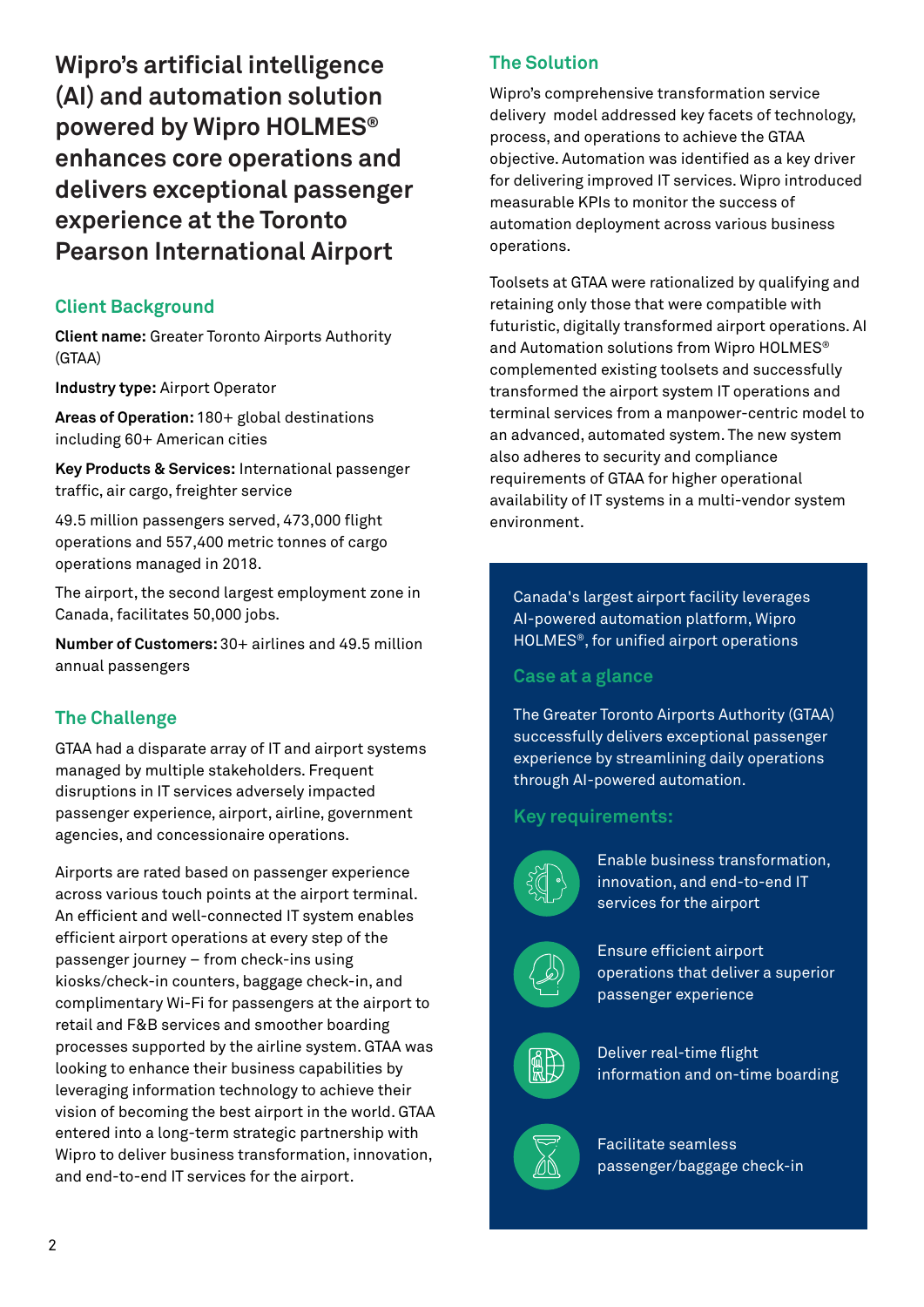## **Business Impact**

GTAA and Wipro achieved remarkable success in delivering round-the-clock IT services to passengers, airlines, government agencies and concessionaire partners. Automation, process excellence, adherence to airport industry best practices, and end-to-end outcome-based services delivery with a single point of accountability led to a successful transformation. Benefits included:

- Over 85% reduction in IT systems outage
- More than 85% reduction in Mean Time to Resolve (MTTR)
- First Call Resolution (FCR) over 90%
- Approximately 25% of all tickets were automated on an average every month
- Over 30% of all infrastructure and related IT concerns were eliminated

The above improvements significantly enhanced passenger experience and added capacity to support growth while maximizing the value from investments.

### **Key automation use-cases and resulting outcomes are as indicated below:**

- 1. Auto-pilot mode with self-heal for Common Use Passenger Processing System (CUPPS) end devices - Automated remote diagnostics and troubleshooting of business critical devices in passenger processing enhanced system availability by 100% for CUPPS crash events. This ensured faster processing and an enhanced passenger check-in experience.
- 2. Automated application health check of critical airport systems and Message Queue (MQ) Monitoring - Automated monitoring of baggage servers, CUPPS, resource management systems, baggage information (Baggage Tracking & Reconciliation system) monitoring reduced revenue loss for airlines. It also improved the turn-around time (TAT) for incident resolutions, facilitating critical monitoring of compute and WEB URLs, and customized monitoring of billing data flow with early detection of issues.
- 3. Auto pilot mode with self-heal for Wyse (POC completed)– Automation eliminated task dependency on vendor (for hands and feet

support) and also led to enhanced system availability with early detection and auto resolution. Proactive event detection, automated ticket log and resolution resulted in better MTTR and lower user reported incidents. High availability of display systems and passenger processing devices facilitated the most important KPI of the airport i.e. On-time flight departure and Airport Service Quality (ASQ).

4. Automated monitoring of self-service kiosks (POC Completed) - Automation improved system reliability and kiosk availability, enabling quicker self-service check-ins, enhancing passenger experience.Monitoring efforts reduced significantly post rollout.

### **Key Outcomes**

The technology transformation resulted in highly efficient airport operations across key customer touchpoints.



85% reduction in IT systems outage



85% reduction in Mean Time to Resolve issues



25% automation of tickets per month



10% decrease in service desk call time



First Call Resolution (FCR) over 90%



50% reduction in downtime of parking devices with proactive monitoring



35% auto resolution of incidents with effective event correlation and automated remediation.



60% reduction in ticket resolution time and ticket hop



Wait time reduction from 2 days to less than 1 hour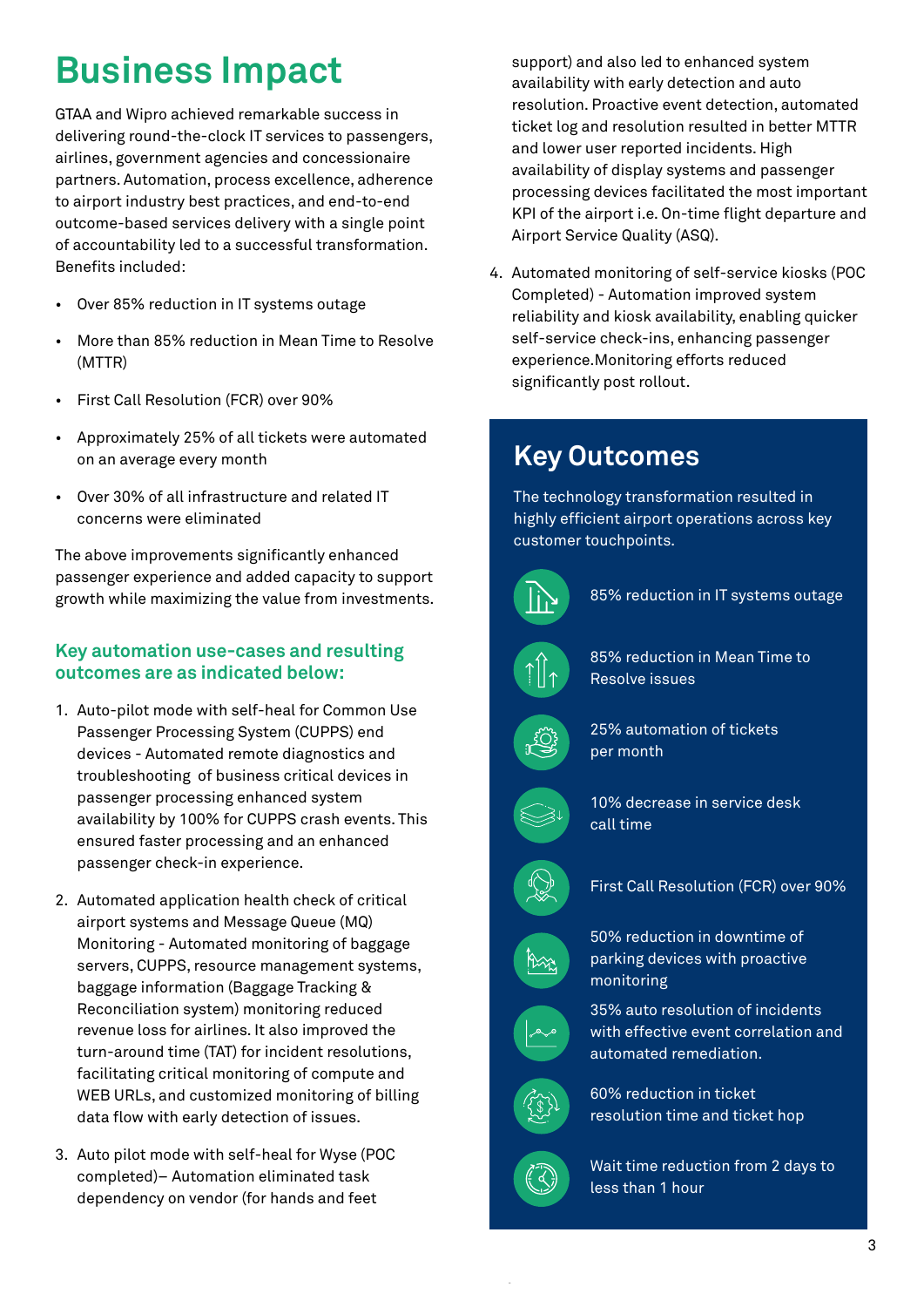### **Targeted automation use-cases in business operations**

- 1. AI-enabled contact center transformation –Voice-enabled AI implementation for the Toronto Pearson contact center helpline automated over 30% of the calls and reduced the average wait time to less than one minute.
- 2. Procure to Pay (P2P) Anomaly Detection Wipro's P2P Anomaly Detection platform, enabled by HOLMES, proactively monitors potential anomalies in procure-to-pay transactions and generates 33 reports every quarter using ERP transactions data.
- 3. AI / ML enabled spend data correction AI / ML corrected spend data mapping for around 650k records and achieved over 80% accuracy. This also led to a 70% reduction in manual efforts to validate and correct the spend category mapping.
- 4. AI-enabled document intelligence –Leveraged HOLMES platform to explore usage of AI for natural language search and documents retention management.

### **Automation use-cases in IT Operations**

- 1. Service Desk and End User Services
	- a. Self-service and self-heal led to a 20-30% reduction in ticket count. It also decreased machine downtime which led to enhanced work efficiency of airport employees. Additionally, it led to a 10% decrease in Service Desk call time and consistently improved first-call resolution.
- 2. IT Infrastructure and Application Support Services
	- a. Availability Monitoring
	- i. Automated proactive monitoring of ETL (Extract, Transform, Load) process for data sync, without human intervention with 100% coverage
- ii. 50% reduction in overall downtime of parking devices with proactive monitoring of devices that ensured timely incident reporting.
- b. 35% of incidents auto resolved with effective event correlation and automated remediation.
- c. 60% reduction in ticket resolution time and ticket hop through auto ticket assignment and automated resolution.
- d. Patch and Software compliance management - Time savings of 1.5-man hours' effort per day by improving patch compliance to 97% across end points.
- e. Self-service software request and automated deployment - Wait time reduction from 2 days to < 1 hour resulted in improved end-user experience.
- f. Backup and Storage Manager Bots- Better planning and forecasting of resources with real-time dashboards of overall health of commvault system solution and storage OEMs.

### **Automation Use Cases**

### **Airport Systems:**

- Auto-pilot mode with self-heal for Common Use Passenger Processing System (CUPPS)
- Automated application health check of critical airport systems
- Auto-pilot mode with self-heal for Wyse
- Automated monitoring of self-service kiosks

#### **Business Operations:**

- AI-enabled contact center transformation
- Procure to Pay (P2P) anomaly detection
- AI / ML enabled spend data correction
- AI-enabled document intelligence

#### **IT Operations:**

- Self-service and self-heal
- Proactive ETL monitoring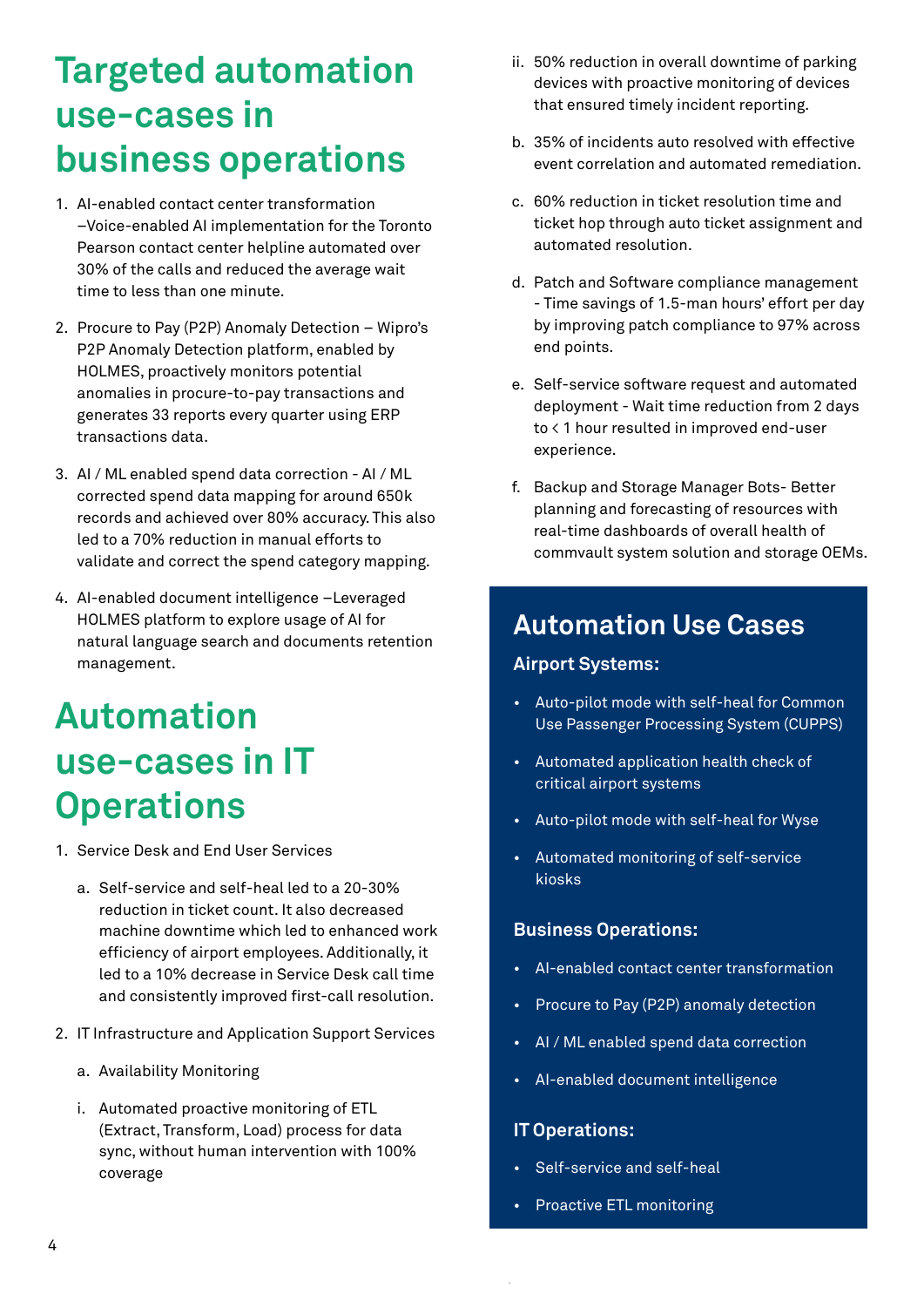Toronto Pearson is the busiest airport in Canada and one of the key gateways to North America. High availability, resiliency, and security of IT services is essential for seamless, 24x7 airport operations. Wipro, as the Strategic IT partner, has helped us reduce IT systems outage and MTTR turnaround by 85%. This has significantly improved the passenger experience and  $\frac{1}{\sqrt{10}}$ 

customers and passengers*"*.<br>- Glenn Evitt, Director added capacity to support growth while maximizing the value from our investments. AI-enabled automation, through the Wipro HOLMES® platform, has helped drive innovation across business functions. We are excited by the opportunities that AI and automation presents in unlocking value for our

– Glenn Evitt, Director - IT Services & Architecture